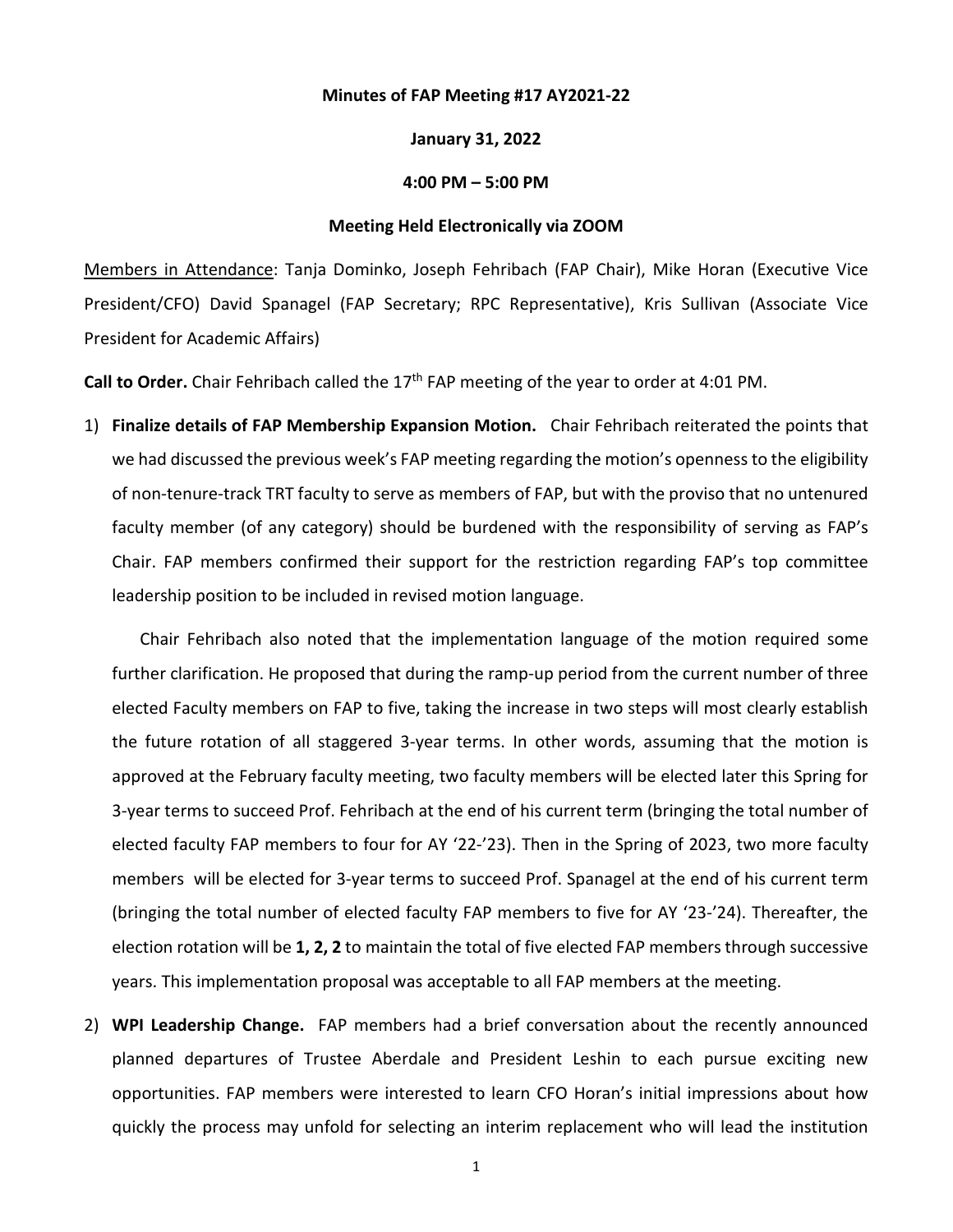while a search for the next President is prepared and undertaken. FAP members also asked whether there may be specific needs for transition planning regarding annual budget preparation, strategic plan implementation, and the major capital budget/construction items to go forward smoothly during the 12 to 18 months while an Interim President is in place. CFO Horan responded that he expects all of those processes to proceed as normal, but the potential need for any additional transition planning would be clearer after we learn who will serve as Interim President.

CFO Horan intendsto give FAP a preview of his impending presentation to the Trustees regarding capital plans (including a co-generation plant), probably at FAP's February 14 meeting. Chair Fehribach will reach out to invite the two faculty representatives to the Trustees' Budget and Finance Committee (Profs. Gericke and Miller) to attend this FAP capital budget preview discussion if they can.

AVP Sullivan helpfully alerted us that the timing of the Trustee Budget and Finance Committee meeting itself will conflict with the February 17 Faculty meeting. Chair Fehribach may need to delegate responsibility to another FAP member so the committee can be fully represented at both of those meetings simultaneously.

- 3) **Retirement Plan Committee Report-continued.** Following up on FAP's Faculty RPC Representative Spanagel partial report of the most recent quarterly RPC meeting from last week, CFO Horan summarized all of the decisions that RPC made with respect to the Fiducient Advisors' recommendations on possible fund replacements or removals. RPC did not accept the recommendation to eliminate either the **BlackRock High Yield Bond Instl** or the **Columbia Emerging Markets Bond Adv** fixed income investment options, even though neither of them provides any element of investment diversification not already available through other funds also in our portfolio. RPC did accept a number of fund replacement recommendations, each of which were justified in terms of superior fund management quality, better fund performance, or reducing volatility and unnecessary risk:
	- a) in the Large Value Domestic Equity category, the **Dodge & Cox Stock** fund will be added but **BlackRock Equity Dividend Inv Instl** will be subtracted from WPI's TIAA/CREF menu;
	- b) in the Large Blend Domestic Equity category—where we have our only dedicated "Environmental, Social and Corporate Governance" (ESG) investment options—the **Vanguard**

2